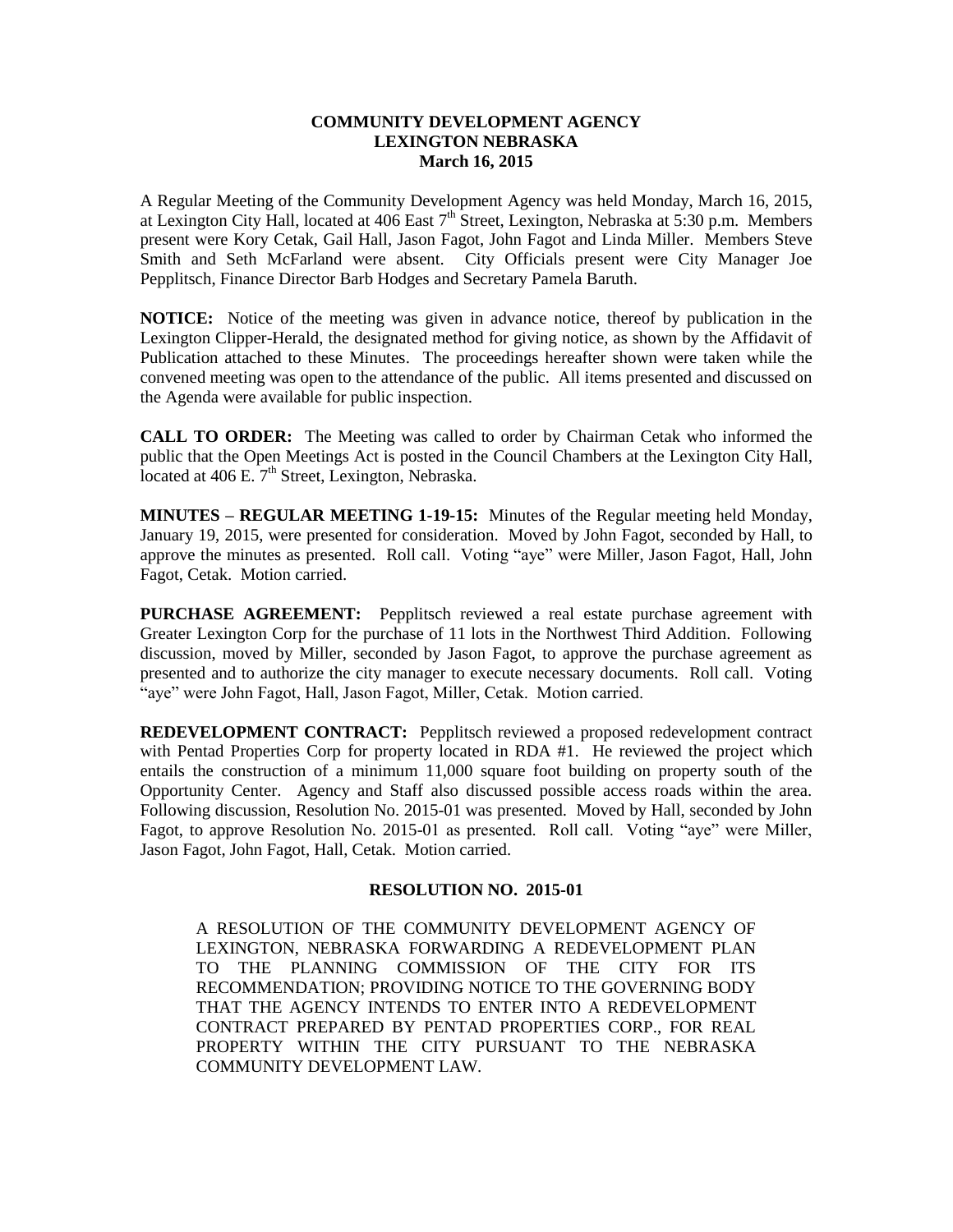WHEREAS, it is desirable and in the public interest that the City of Lexington, Nebraska, a municipal corporation, undertake and carry out urban redevelopment projects in areas of the City which are determined to be blighted and substandard and in need of redevelopment; and

WHEREAS, Chapter 18, Article 21, Nebraska Reissue Revised Statutes of 2012, as amended, known as the Community Development Law, (the "Act") is the Urban Renewal and Redevelopment Law for the State of Nebraska and prescribes the requirements and procedures for the planning and implementation of urban redevelopment projects; and

WHEREAS, the City in accordance with the laws of the State of Nebraska has duly prepared and approved a general plan for the development of the City known as its Comprehensive Plan, all as required by Section 18-2110 of the Act; and

WHEREAS, Pentad Properties Corp., has prepared a redevelopment plan contained in a redevelopment contract, for an area declared blighted and substandard by the City; and

WHEREAS, Section 18-2112 of the Act, as amended, requires that, prior to the recommendation of a redevelopment plan or redevelopment amendment, this Community Development Agency of the City, (the "Agency"), should submit such plan to the Planning Commission of the City for its review and recommendations as to its conformity with the general plan for the development of the City as a whole.

WHEREAS, Section 18-2119 of the Act, as amended, requires that, prior to the execution of a redevelopment contract for a redevelopment project, this Agency should provide the governing body notice of the Agency's intent to execute a proposed redevelopment contract.

NOW, THEREFORE, BE IT RESOLVED BY THE CHAIR AND MEMBERS OF THE COMMUNITY DEVELOPMENT AGENCY OF THE CITY, AS FOLLOWS:

1. The Agency hereby submits the redevelopment plan contained in the proposed redevelopment contract attached hereto as Exhibit A to the Lexington Planning Commission for its review and recommendations as to its conformity with the general plan for the development of the City as a whole.

2. By copy of this Resolution delivered to the City Council of the City of Lexington on this date, the Agency hereby gives the 30 day notice required by Section 18-2119 of the Act of its intention to accept such redevelopment contract proposal with Pentad Properties Corp., such acceptance to occur not earlier than approval of the redevelopment plan contained in said redevelopment contract, by action of the City Council, after hearing according to law, in substantially the attached form Exhibit A and with such modifications, additions or deletions deemed necessary or appropriate by the Agency.

#### **Passed and approved March 16, 2015.**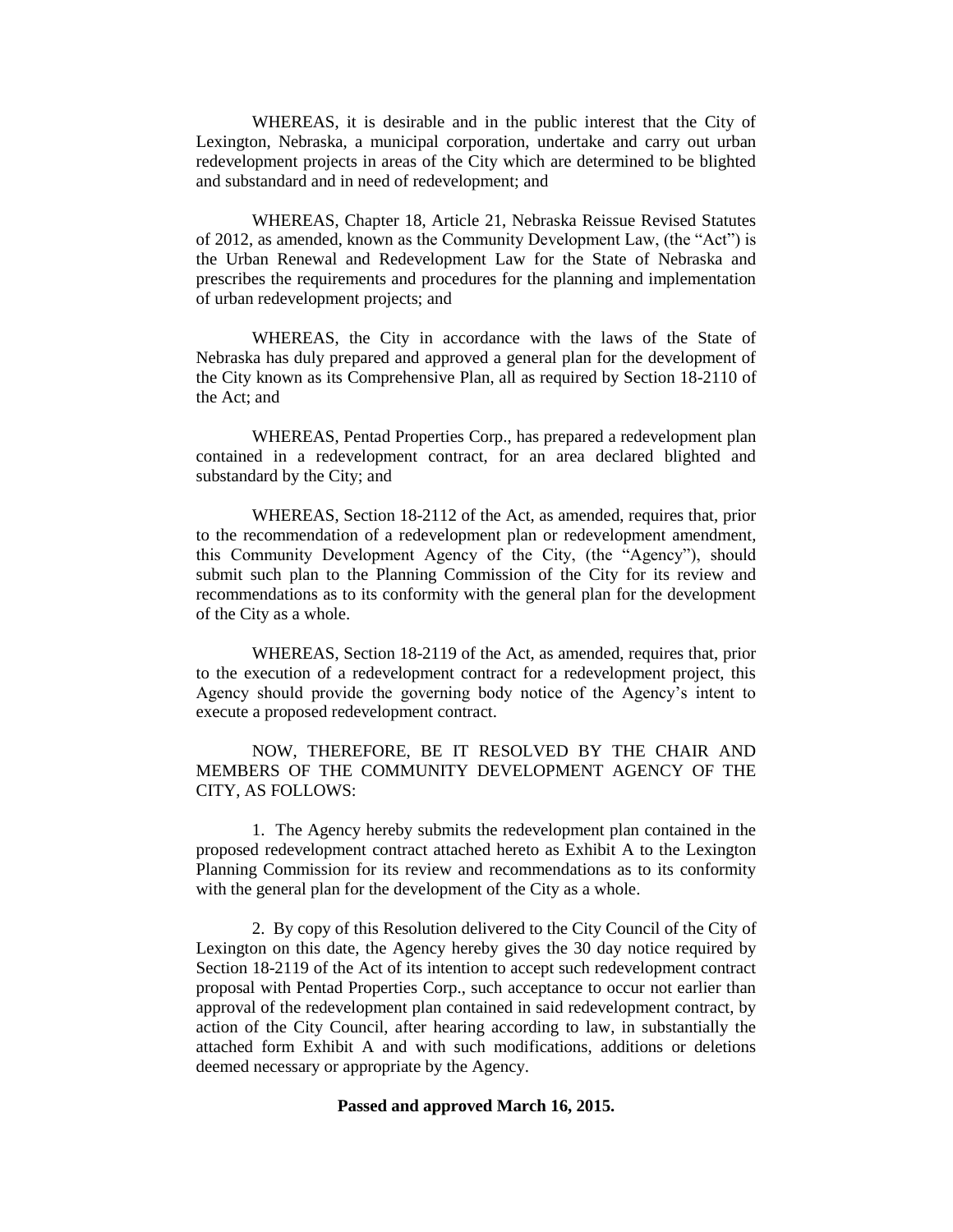**DEVELOPMENT AGREEMENT:** Pepplitsch reviewed a draft development agreement with Alpha Mail Carriers for Lot 17, Greater Lexington Addition. Following discussion, Resolution No. 2015-02 was presented. Moved by Miller, seconded by Hall, to approve Resolution No. 2015-02 as presented. Roll call. Voting "aye" were Jason Fagot, John Fagot, Hall, Miller, Cetak. Motion carried.

### **RESOLUTION NO. 2015-02**

RESOLUTION OF THE COMMUNITY DEVELOPMENT AGENCY OF THE CITY OF LEXINGTON, NEBRASKA, PROVIDING NOTICE TO THE GOVERNING BODY OF THE CITY OF LEXINGTON, OF INTENT TO ENTER INTO A DEVELOPMENT AGREEMENT ON THE EXPIRATION OF 30 DAYS FROM THE DATE OF THIS RESOLUTION

WHEREAS, this Community Development Agency of the City of Lexington, Nebraska ("Authority"), has pursuant to Section 18-2119 of the Nebraska Community Development Law (the "Act"), solicited proposals for redevelopment of an area within the City limits of the City of Lexington; and

WHEREAS, the Agency has considered all of the redevelopment and development proposals and financial and legal ability of the prospective redevelopers and developers to carry out their proposals;

WHEREAS, the Agency deems it to be in the public interest and in furtherance of the purposes of the Act to accept the development agreement proposal submitted in the form of the proposed development agreement attached hereto;

NOW, THEREFORE, BE IT RESOLVED AS FOLLOWS:

1. By copy of this Resolution delivered to the CITY OF LEXINGTON on this date, the Agency hereby gives the 30 days notice required by Section 18-2119 of the Act of its intention to accept such development agreement proposal with Alpha Mail Carriers, Inc. in substantially the attached form and with such modifications, additions or deletions deemed necessary or appropriate by the Agency.

# **Passed and approved this 16th day of March, 2015.**

**EXECUTIVE SESSION:** There were no items for discussion in executive session.

**ROUNDTABLE:** Pepplitsch noted there will be additional redevelopment projects coming to the CDA in the next few months for consideration. He also gave an update on current projects. Hall read a note he had received from a concerned citizen regarding housing activities within the city.

**ADJOURNMENT:** There being no further business to discuss, Chairman Cetak declared the meeting adjourned.